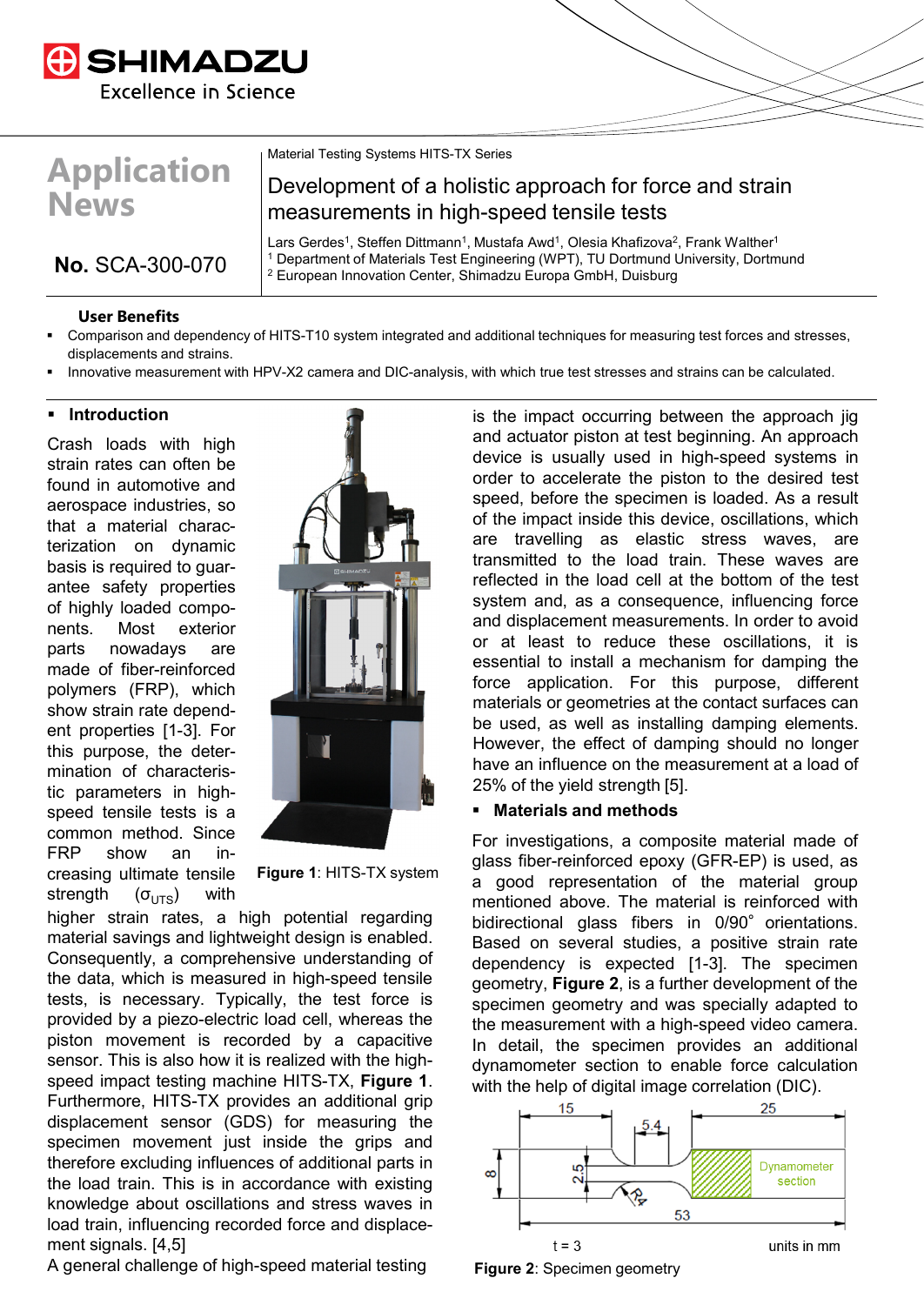

**Figure 3**: Test setup with HPV-X2 camera

The test setup (**Figure 3**) consists of a HITS-TX system with a piston stroke sensor, connected to a 4870 type controller, along with an additional grip displacement sensor (GDS), as well as a hyper vision high-speed video camera (HPV-X2, **Figure 4**). In addition, the HITS-TX system provides various approach jigs in order to optimally adapt the geometry and damping effects to the selected test speed. On the one hand, there is a tapered version with two lengths available. On the other hand, a flat version of the approach jig can be used. While the flat version is equipped with a shock-absorbing rubber, the tapered versions are using the contact surface to absorb test forces, as well as a combination of two rubber rings to prevent multiple collisions. In summary, the flat version should be used up to 8 m/s, while the tapered version is then used up to 20 m/s (72 km/h). In this work, high-speed tensile tests at 5, 6.5, 8 and 12 m/s in combination with the flat and tapered version of the approach jig are carried out. According to [6], the speeds are corresponding to nominal strain rates of 920, 1,200, 1,480, and  $2,220$  s<sup>-1</sup>. In order to achieve highest recording rates with the HPV-X2 camera, an exposure time as short as possible is needed. Consequently, three light sources are installed, one high-power LED with 15,000 lumen just below the lens and two HMI-lights with each 400 W placed on either side. Another challenge that comes with high-speed imaging, is the triggering of the camera [7]. For this purpose, the 4870 type controller of the HITS-TX system provides a TTL 5 V signal, while timing is controlled via piston stroke. With the help of a synchronization signal from HPV-X2 camera to HITS-TX system, reproducible results could be achieved.

Since the HPV-X2 camera has a limited ring buffer, the number of images recorded at full resolution is limited to 128. However, it is possible to set the number of images to 256 when using a special interpolation, which leads to a smaller overall resolution. Therefore, it is mandatory to know the exact test time and to set the recording rate accordingly. In this case, the test times observed are between 100 and 200 μs, depending on the test speed. Test times of 200 μs are corresponding to a maximum theoretical recording rate of 640,000 frames per second (fps), provided that the trigger point in time is set perfectly. To compensate for deviations in timing, the actual recording rate is set to 250,000 fps.



**Figure 4**: High-speed video camera HPV-X2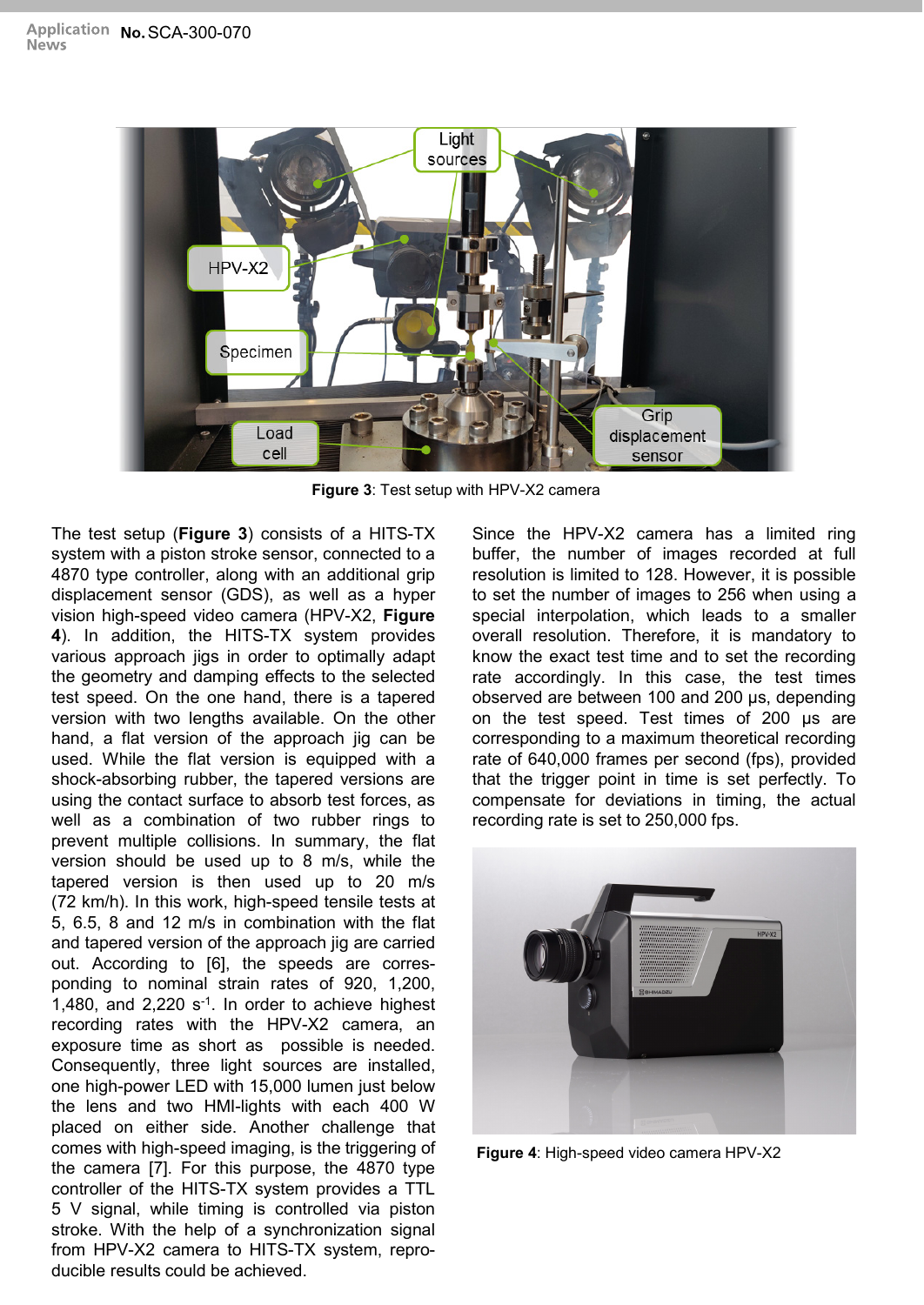# **Results and discussion**

In order to determine material properties in highspeed tests in general, different strain measurement techniques, such as strain gages, optical extensometers, laser systems or highspeed cameras, can be used [6]. By additional DIC-analysis of high-speed images the visualization of strain distribution on the entire specimen becomes available. The same applies to force measurements, which can either be done by system-integrated load cells or inertia-free techniques.

## **a. Force measurement**

In order to assess the quality of the force measurement with a load cell, a comparison to forces calculated by DIC-analysis and HPV-X2 camera is done. A precise measurement is becoming available, when designing a dynamometer section for the specimen. Therefore, a slightly asymmetrical specimen is used for these investigations (**Figure 5**). This geometry allows a strain measurement in the gage section and a force measurement in the dynamometer section with DIC-analysis at the same time.

Normally, the dynamometer section is an area, where no plastic deformation occurs. Transferred for FRP's a section is meant, where the determination of Young's modulus is allowed. Since the determination of Young's modulus is allowed within the limits of 0.05 to 0.25% [8], a varying modulus versus the total strain is implemented, which is suitable for the visco-elastic material behavior of GFR-EP. Thus, the force, which is actually appearing on the specimen, can be determined by  $\sigma = E \cdot \varepsilon$  (Hooke's Law)  $\rightarrow F = E \cdot \varepsilon \cdot A$ . However, the Young's modulus has to be determined on a dynamic basis, because quasistatic material properties cannot be transferred to high-speed testing. Thus, the only possibility to determine a correct Young's modulus is then a calculation within the short period of time in between of the impact at the approach jig and the elastic stress waves travelling until reaching the load cell at the bottom of the test system. Furthermore, it is important to average the measured strain in the dynamometer section over the same specimen width, which the cross section A is related to.

**Figure 5** shows the comparison of test forces measured by load cell versus DIC, when using a tapered approach jig and a test speed of 8 m/s. The varying modulus mentioned above is related to the course of the mean strain (blue box) of 0 to 0.8% throughout the entire test.



**Figure 5**: Test forces measured by load cell and DIC

It can be observed that the two curves do not differ greatly, which leads to assuming that using the load cell without any additional measurement technique is efficient as well. With higher test forces, there are deviations, caused by oscillating forces and reflected stress waves in the load train. At the beginning of the test, stress waves are induced into the load train, which leads to oscillations in the force signal, as seen between 25 and 75 μs. In the course of the test, these stress waves travel through the load train and load cell, where they are reflected. Depending on their phase shift and amplitude the waves can cancel each other out or amplify, which in turn leads to fluctuating deviations in the force signal, as seen between 75 and 125 μs. This shows that force measurement by DIC-analysis is often essential to obtain reliable results. So the propagation and interferences cannot be predicted and hence the use of a correction factor is not effective. However, the force signal is less influenced by the stress waves than expected, so it is possible to determine correct material properties with the help of the integrated load cell. The first explanation for this behavior could be the use of the tapered approaching jig, as it does not contain a rubber ring. Therefore, no influences on the material properties are expected, especially at test beginning. However, as the test progresses, the influences of the stress waves become greater as they are being reflected at the load cell.

# **b. Displacement and strain measurement**

With the presented test setup, there are several techniques for strain measurement available: Piston stroke, GDS, and DIC. While the piston stroke is measuring the actual piston movement at the top of the load train, the GDS is just measuring the displacement between the grips. With DICanalysis, on the other hand, displacements and strains can be recorded directly at the specimen.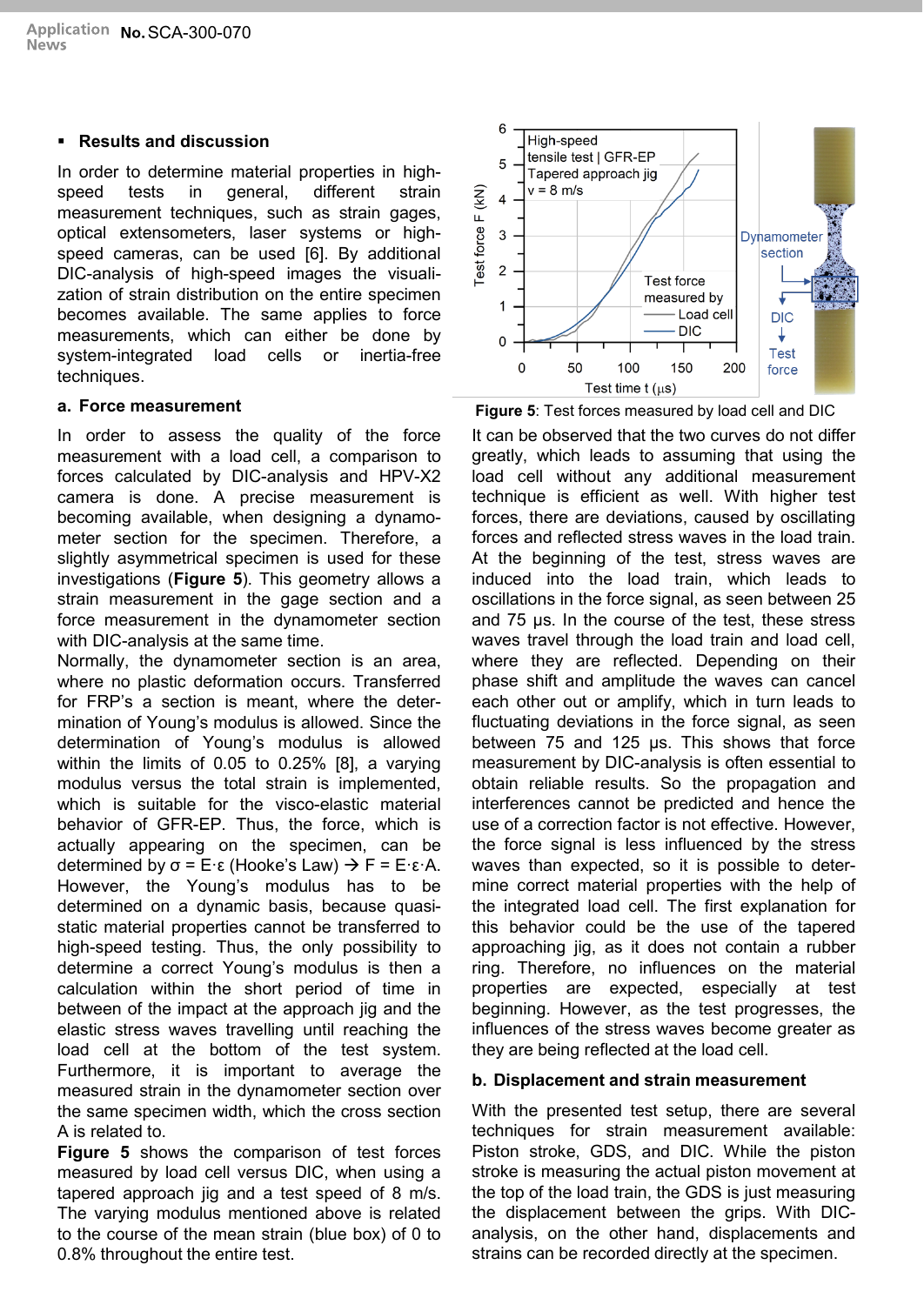Thus, only with DIC-analysis it is possible to determine true strains. Differences between these methods are expected, which could be due to the following influences:

- Components with different rigidities involved in the load train
- Elastic deformation of components in the load train
- Dampening effects by compression and forceabsorbing properties of the rubber
- Measuring distance to the specimen.

As can be seen in **Figure 6**, the effects mentioned above could lead to significant deviations in the resulting strain curves. As expected, the piston stroke sensor is quite linear and differs greatly from the other curves, since most components and their deformation are included in this measurement. Furthermore, the impact and multiple collisions with the approach jig could be recorded by piston stroke. The deviations between GDS and DIC is small at low strains, but the increases as the test time progresses. But, as can be seen in the enlarged section, the slopes of the applied tangents within the given limits are equaling, thus the GDS is working well within small strains, where effects like specimen bending, clamping issues or clearance come into account.

In order to visualize the strain distribution at the specimen, **Figure 7** shows the total strain at different test times. It is obvious, that the specimen geometry is working well, since the strain distribution in the gage section is homogenous. However, an inhomogeneous strain distribution can be seen in the dynamometer section, which is due to the bidirectional fiber orientation. Since the specimen is made of continuous fibers, the load in 0°-layers in the middle of the specimen is being transferred from gauge to dynamometer section,

whereas the outer fibers are subjected to a smaller force. From these findings it can be concluded that every local strain measurement, like strain gages, will not work properly for measuring force in the dynamometer section, since an inhomogeneous strain distribution can be found there.



**Figure 7**: Specimen strain distribution at diff. test times

## **Conclusions and outlook**

Within this work at high-speed impact testing machine HITS-TX, a comparison of system integrated and additional techniques for measuring test forces and displacements was conducted. Especially these two parameters were defined as critical, since they can be influenced by oscillations, which are consequences of the impact inside the approach device. An innovative measurement with the help of HPV-X2 camera and DIC-analysis is presented, with which true test forces and total strains can be calculated.

It could be shown that the force signal of the load cell shows only slight deviations from DICanalysis, so that generating material properties is made possible especially with low strains, as in



**Figure 6**: Displacements measured by piston stroke, GDS and DIC